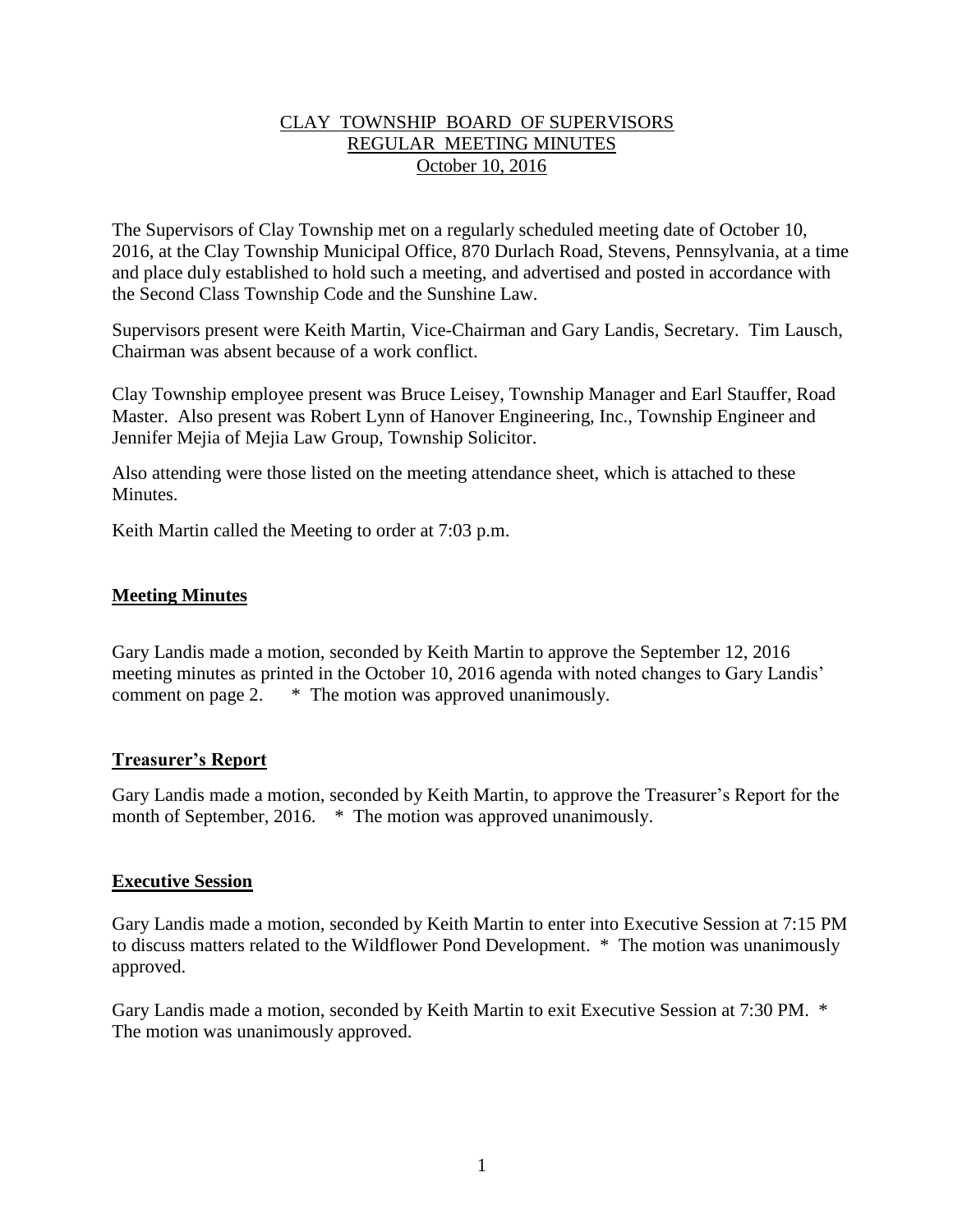## **Visitors**

1. Wildflower Pond Development Residents

Jennifer Mejia reviewed the Township's position on the issue of the usability of the sidewalks in the Wildflower Pond Development and the potential liability for the individual homeowners.

Jennifer Mejia indicated that she spoke to a Penn Dot Compliance Representative who reviewed the driveway aprons via Google Earth and it was their opinion that it is likely technically infeasible to reduce the cross slope to reach compliance with current ADA standards.

Jennifer Mejia also stated that there is a question regarding the applicability of the ADA standards to cross slope grades at the private driveway aprons.

David Martin, 502 Foggy Bottom Road asked why were the cross slopes never reviewed during construction.

The Current Board of Supervisors and Township Staff cannot speak for what was done in 1999. It was noted that this was the first development in the Township with sidewalks and curbs.

Jeanne Jones, 411 Flaxen Lane stated that she thinks at the Township building the curbs in the parking lot are too high and does not meet ADA standards.

Keith Martin said that Township Staff will review her concerns with the Township parking lot.

Bob Lynn stated that the Township building was built in compliance with ADA regulations at time of construction.

David Martin asked how can the Developer call a meeting for the HOA. He also asked the Board of Supervisors to take a roll call vote if a member will attend the next HOA meeting.

Keith Martin stated that the Township would like to get the issues resolved as much as the home owner's.

Keith Martin stated that he will not attend the HOA meeting. Attendance to the meeting is out of the scope of authority of the Township.

Jennifer Mejia stated that the Township will not get involved in discussions between the Home Owners and Developer. She suggested contacting an attorney to represent the Home Owners in any potential negotiations with Developer's attorney.

There are HOA documents recorded in Lancaster County.

David Martin said that he will be visiting the District Attorney to see if the Board of Supervisors is required to attend the HOA meeting.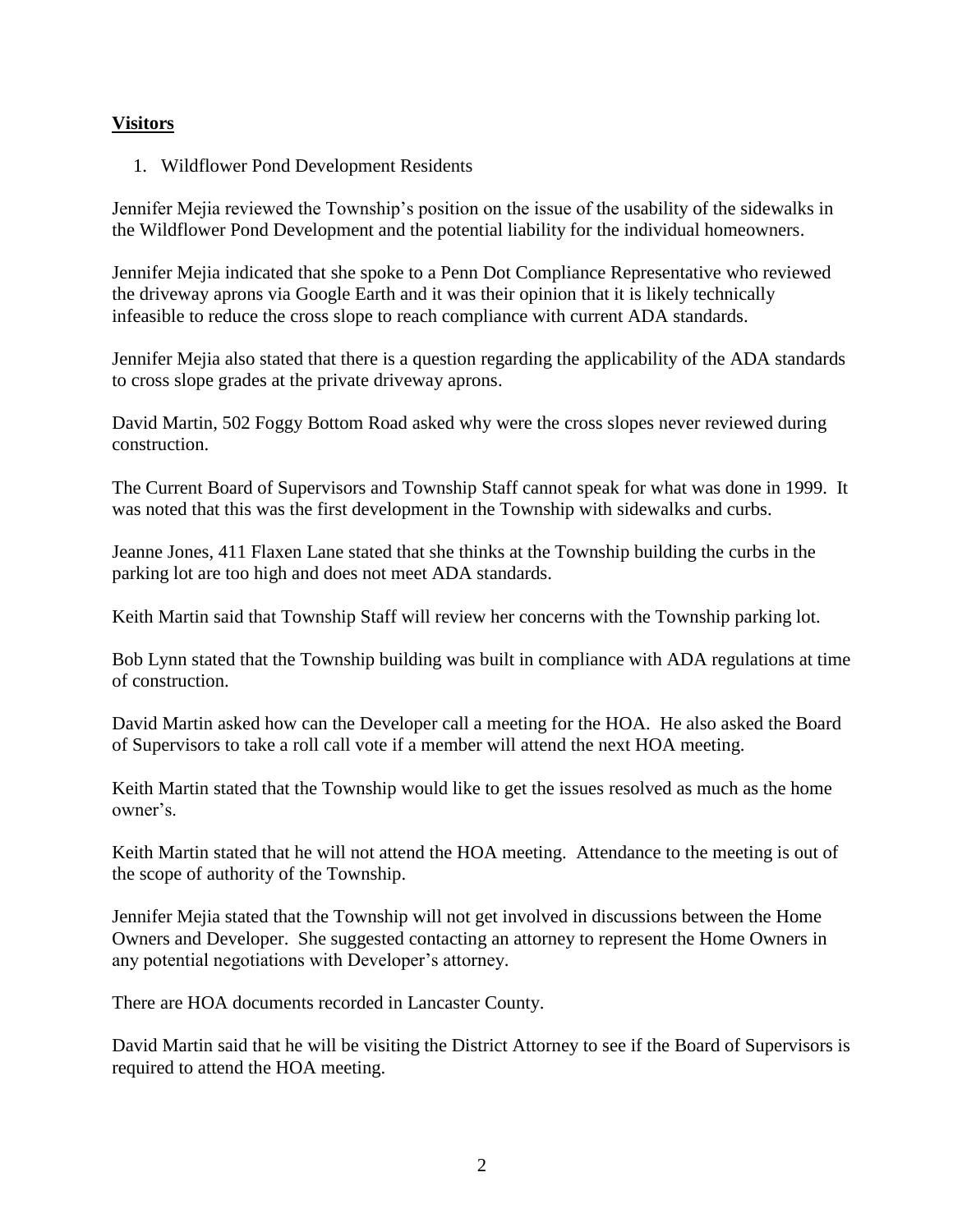Jeanne Jones stated that EPA requires all stormwater basins in the Township need to be inspected.

Bruce Leisey stated that the Township does inspect the stormwater basins on a yearly basis.

Justine Groth, 402 Flaxen Lane discussed information received by residents from the Attorney of the Developer.

Jeanne Jones said she feels the residents of Wildflower Pond receive no support from the Board of Supervisors.

Keith Martin disagreed with Jeanne Jones; the Board of Supervisors is supporting the residents in every way legally possible.

Dave Gollias, 404 Flaxen Lane said that the letter received from the Developer said that the Developer has an agreement with the Township and the sidewalks are currently satisfactory. He said he asked for the 1999 specifications on sidewalks, driveways and streets. His understanding is that the driveway slopes do not meet the Township Ordinance. Where was the oversite when the driveways and grading was done? Why did the Township not look at the sidewalks in relation to ADA requirements when the roads and sidewalks were constructed? A Compliance Representative, Mrs. Horton, from ADA Mid-Atlantic informed him that when the roads are dedicated to the Township, ADA requirements will apply.

All residents in attendance stated that residents walk in the streets and would not care if the sidewalks were removed.

Gary Landis said with Sunshine Law requirements, the Board of Supervisors cannot share information between Board members other than at a public meeting. This makes it difficult to make decisions in a timely manner.

Jeanne Jones stated that Charity Gardens and HomeTowne Square residents do not have a HOA.

Bob Lynn stated that both developments have HOA's in place.

Justine Groth asked if in 2011 all driveways were checked before sidewalk fix was completed.

Bob Lynn stated yes all driveways were checked and a fix was individualized to each driveway.

Gary Landis stated that he and Keith were not involved in the initial planning and construction of the development.

The Township did meet its obligation to enforce regulations at that time.

Current Township Staff is not sure why the approved development plan included the sidewalks in the development.

Justine Groth said the Township should admit they did wrong.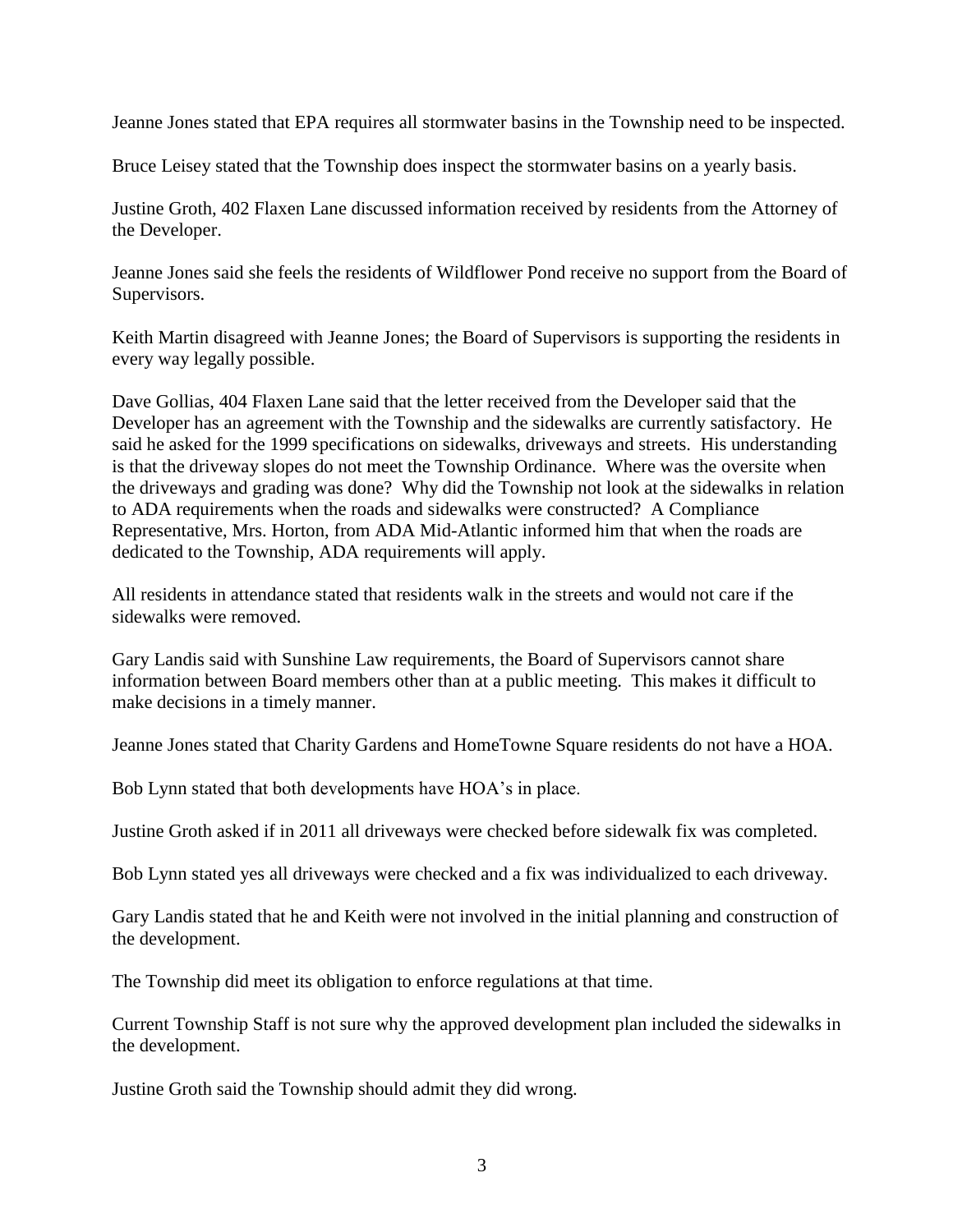No decisions were made at this time.

2. Jim Summers – Ephrata Area Recreation Center

Jim Summers reviewed the 2016 stats with the Board of Supervisors. In the 2016, the cost was \$32 per registrant (same fee last three years) for a total of \$6,144.00. 130 individuals participated in the program in 2016. Mr. Summers requested \$6,144.00 for the 2017 contribution and would appreciate any extra contribution towards the Capital Fund.

No decisions were made at this time.

3. James Martin, 615 Sunnyside Road

Mr. Martin expressed his concerns with cars speeding on Sunnyside Road.

The Township will place counters on road to record speeds to review before making a decision on posting.

## **New Business**

7. Discussion on Purchase of Dump Truck with Spreader and Plow

The 2016 Peter Bilt that was brought to the Township for review is 37,600 Gvw. The cost with dump \$132,676 and an additional \$13,000 for plow, spreader and hitch for a total of \$145,676 for the 2016 from Lancaster Peter Bilt. For an identical 2017 model total would be \$150,045.

No decisions were made at this time.

## **Engineer's Report**

1. Dwayne Weaver – Escrow Release

Bob Lynn reviewed the escrow release with the Board of Supervisors.

Gary Landis made a motion, seconded by Keith Martin to approve a reduction of the escrow in the amount of \$21,026.06 leaving a remaining balance of \$3,000.81. The waiver of as-built plans was not recommended at this time. \* The motion was unanimously approved.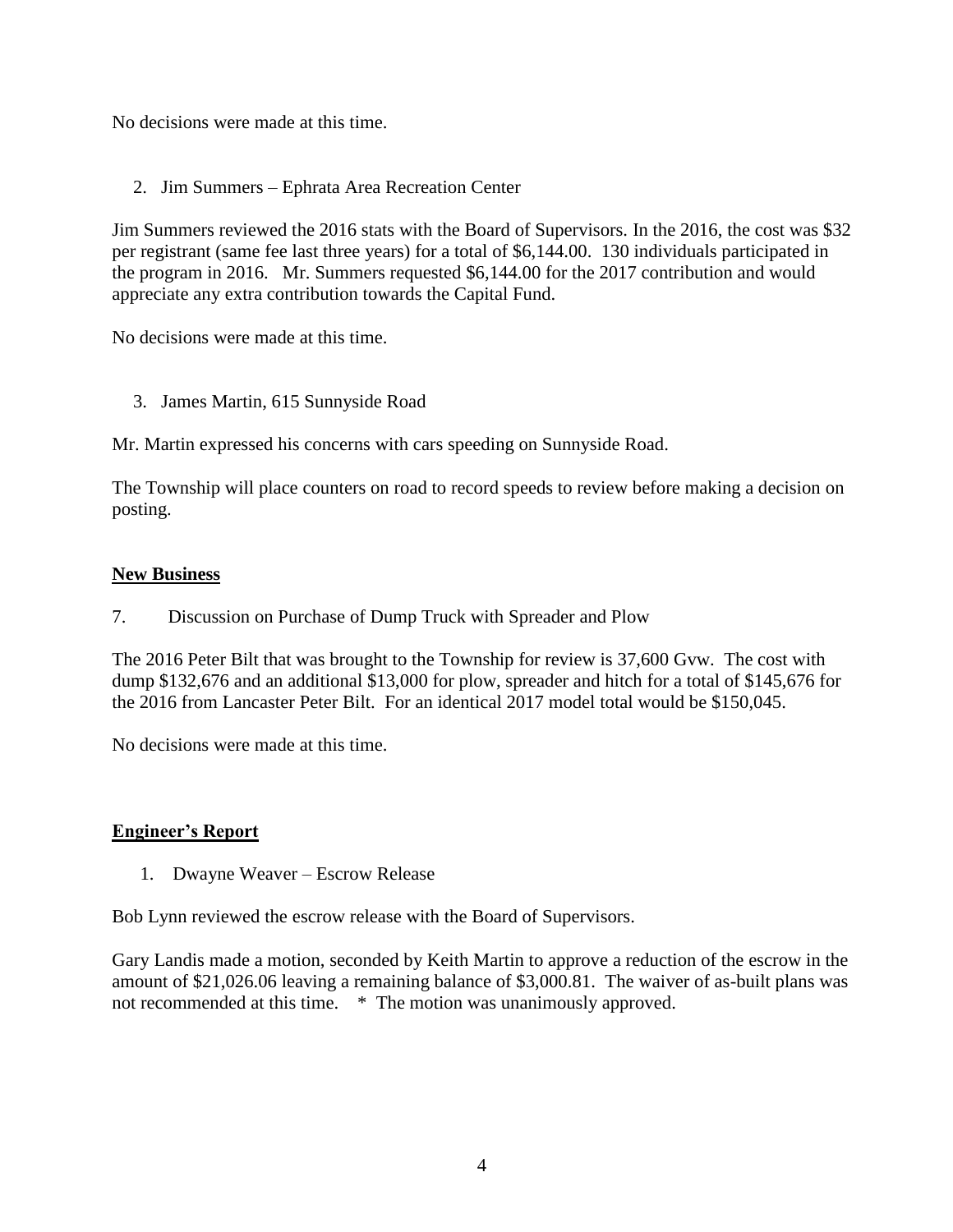\*\* Keith Martin participated in discussion of the next item due to necessity. Keith Martin is related to applicant. \*\*

2. Charles Martin – Storm Water Modification Request

Mr. Martin is requesting a modification of the Small Project Design (Section 11.402) requiring less than 5,000 sq ft of earth disturbance. The area of disturbance outside the proposed building area will be less than 5,000 sq ft.

Gary Landis made a motion, seconded by Keith Martin, by necessity, to approve the modification request. \* The motion was unanimously approved.

## **New Business**

1. Ephrata Area School District Resource Officer Program Renewal

Bruce Leisey reviewed the proposed agreement and fee schedule with the Board of Supervisors.

This item was tabled at this time for further discussion.

## 2. Public Event 1780 Clay Road

Bruce Leisey reviewed the proposed fly fishing public event with the Board of Supervisors.

The Board of Supervisors is acceptable with allowing event parking at Snyder Park if Township Staff can work out logistics.

No other decisions were made at this time.

3. Approve Attendance at LCATS meeting November 7, 2016 and 2017 Dues

After discussion, Gary Landis made a motion, seconded by Keith Martin to approve attendance to the meeting for Gary Landis and approve the 2017 dues in the amount of \$30.00. \* The motion was approved unanimously.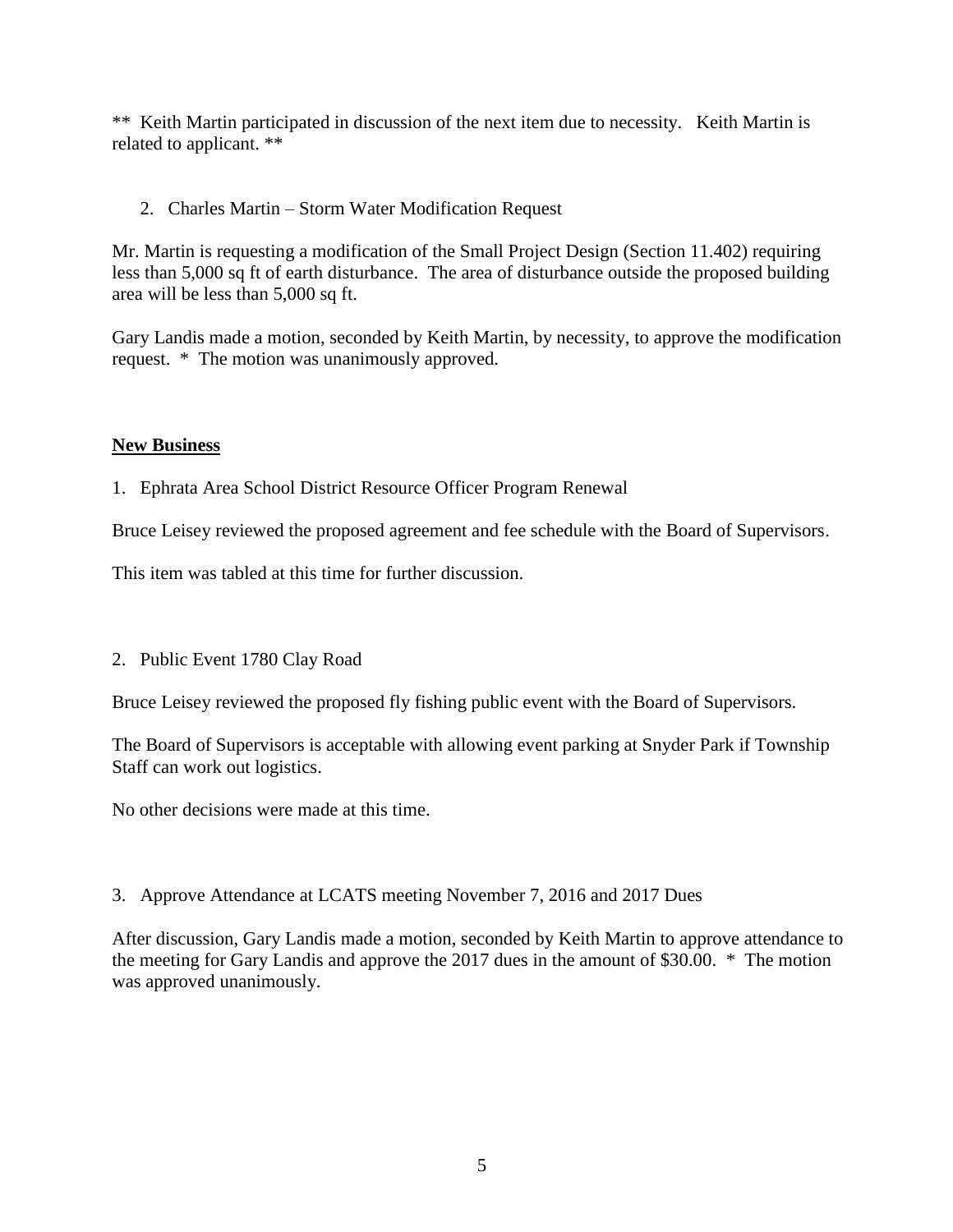4. Approve Advertising of Bid for Park Improvements

Gary Landis made a motion, seconded by Keith Martin to approve advertising the project with awarding at the November meeting. \* The motion was approved unanimously.

5. Approve Advertising for Road Inspection Meeting

Gary Landis made a motion, seconded by Keith Martin to authorize advertising of road inspection meeting once date is determined. \* The motion was approved unanimously.

#### 6. MS4 Regulation Update

It was discussed to possibly proceed with a waiver request. Under the 2018 permit cycle, Clay Township will be required to process an individual permit for the MS4/NPDES permit. Part of the MS4 designated area drains to Segloch Run, which is a special protection watershed (EV or HQ classification). The Township should be aware that a waiver is still possible, even though the individual permit statues applies. The Township meets the criteria with exception to the special protection requirements. There is also a \$500 fee for the waiver request.

Gary Landis made a motion, seconded by Keith Martin to authorize Bob Lynn and Township Staff to apply for the waiver request. \* The motion was approved unanimously.

### **Bills to be Paid**

#### General Fund

Gary Landis made a motion, seconded by Keith Martin, to approve the General Fund bills totaling \$178,023.82 for the month of September. \* The motion was approved unanimously.

#### Rec Fund

Gary Landis made a motion, seconded by Keith Martin, to approve the Recreation Fund bills totaling \$2,219.72 for the month of September. \* The motion was approved unanimously.

#### Sewer Fund

Gary Landis made a motion, seconded by Keith Martin, to approve the Sewer Fund bills totaling \$3,315.48 for the month of September. \* The motion was approved unanimously.